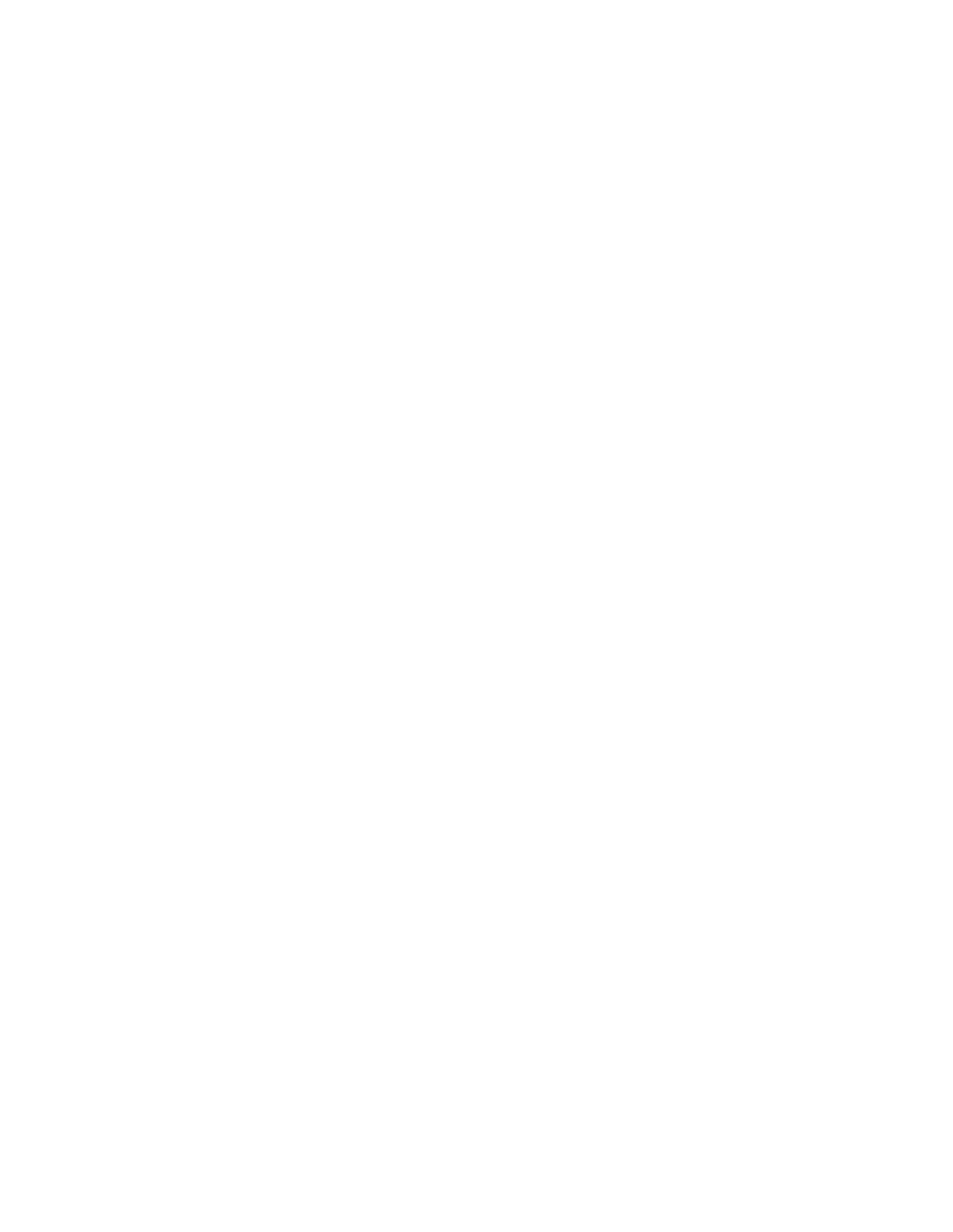

**International Studies Program Working Paper 06-36**

## **The Property Tax in Development and in Transition**

**Joan Youngman**

### **December 2006**

International Studies Program Andrew Young School of Policy Studies Georgia State University Atlanta, Georgia 30303 United States of America

Phone: (404) 651-1144 Fax: (404) 651-4449 Email: ispaysps@gsu.edu Internet: http://isp-aysps.gsu.edu

Copyright 2006, the Andrew Young School of Policy Studies, Georgia State University. No part of the material protected by this copyright notice may be reproduced or utilized in any form or by any means without prior written permission from the copyright owner.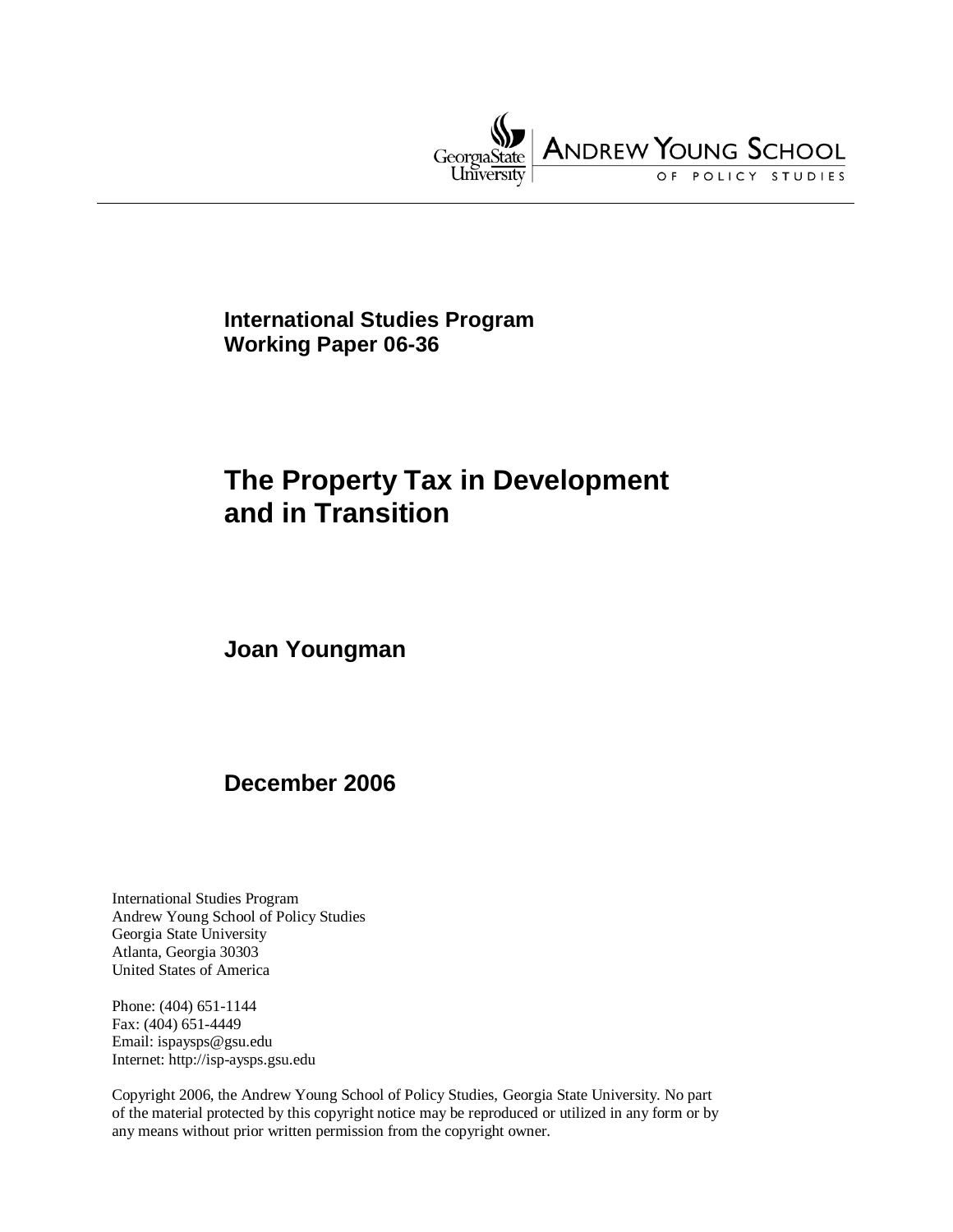

### **International Studies Program Andrew Young School of Policy Studies**

The Andrew Young School of Policy Studies was established at Georgia State University with the objective of promoting excellence in the design, implementation, and evaluation of public policy. In addition to two academic departments (economics and public administration), the Andrew Young School houses seven leading research centers and policy programs, including the International Studies Program.

The mission of the International Studies Program is to provide academic and professional training, applied research, and technical assistance in support of sound public policy and sustainable economic growth in developing and transitional economies.

The International Studies Program at the Andrew Young School of Policy Studies is recognized worldwide for its efforts in support of economic and public policy reforms through technical assistance and training around the world. This reputation has been built serving a diverse client base, including the World Bank, the U.S. Agency for International Development (USAID), the United Nations Development Programme (UNDP), finance ministries, government organizations, legislative bodies and private sector institutions.

The success of the International Studies Program reflects the breadth and depth of the in-house technical expertise that the International Studies Program can draw upon. The Andrew Young School's faculty are leading experts in economics and public policy and have authored books, published in major academic and technical journals, and have extensive experience in designing and implementing technical assistance and training programs. Andrew Young School faculty have been active in policy reform in over 40countries around the world. Our technical assistance strategy is not to merely provide technical prescriptions for policy reform, but to engage in a collaborative effort with the host government and donor agency to identify and analyze the issues at hand, arrive at policy solutions and implement reforms.

The International Studies Program specializes in four broad policy areas:

- Fiscal policy, including tax reforms, public expenditure reviews, tax administration reform
- Fiscal decentralization, including fiscal decentralization reforms, design of intergovernmental transfer systems, urban government finance
- Budgeting and fiscal management, including local government budgeting, performancebased budgeting, capital budgeting, multi-year budgeting
- Economic analysis and revenue forecasting, including micro-simulation, time series forecasting,

For more information about our technical assistance activities and training programs, please visit our website at http://isp-aysps.gsu.edu or contact us by email at ispaysps@gsu.edu.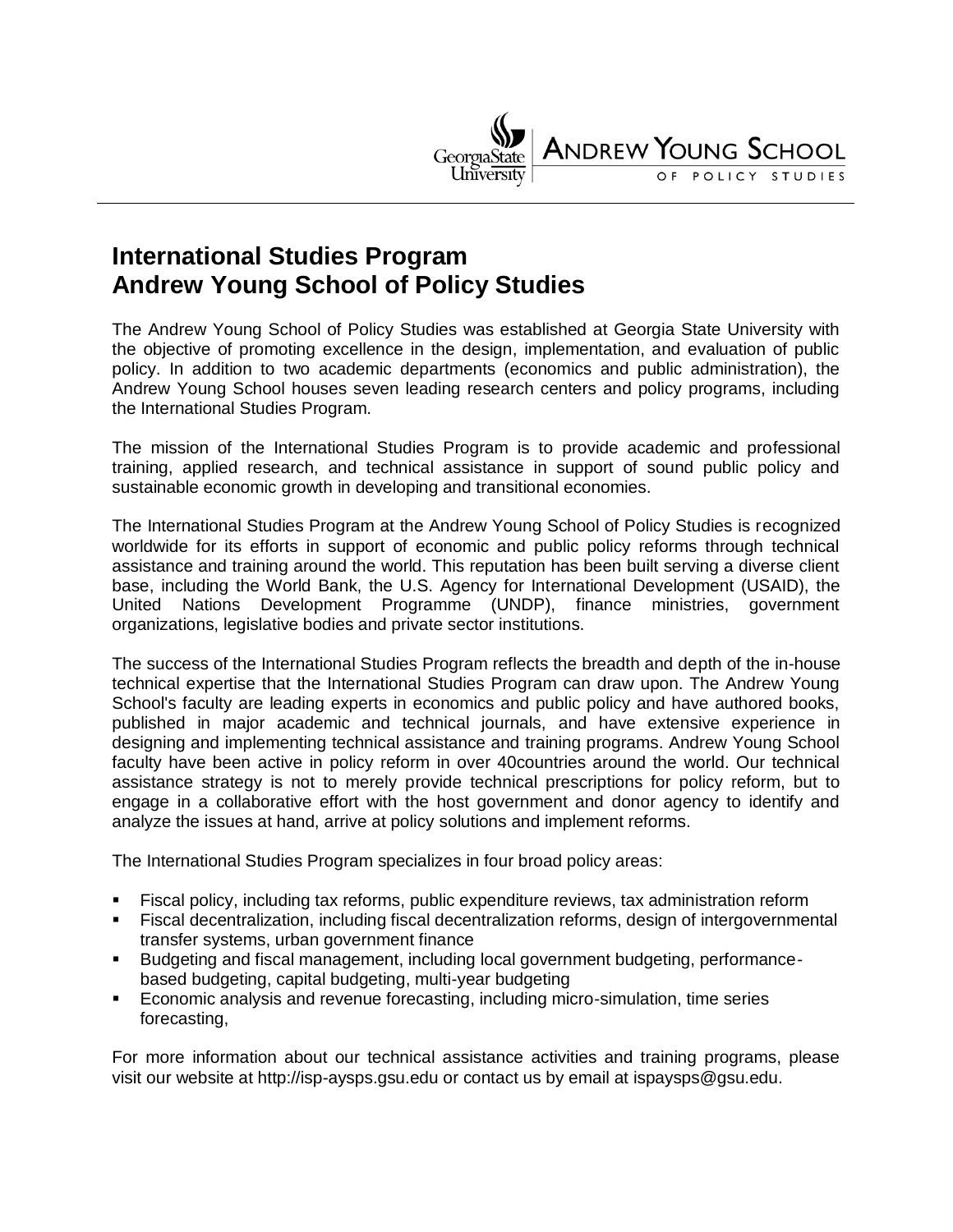# *The Property Tax in Development and in Transition***<sup>1</sup>**

#### **Joan Youngman** *Lincoln Institute of Land Policy, Cambridge, Massachusetts*

#### **Introduction**

 $\overline{a}$ 

Even developed nations with non-transitional economies are often in transition with respect to the property tax. This challenges the concept of "transition," for while developing countries may be defined by objective criteria, such as per capita income, transition countries are less easily identified. The term clearly fits nations of the former Soviet Union that have experienced global changes in their political, legal, and economic systems. But what of a country such as South Africa, which in the same period has undergone a change in government, adopted a new constitution—and changed its system of property taxation? It may be instructive for purposes of international comparisons to consider classification of property tax systems as well as classification of entire countries. From this perspective, it could be argued that many longstanding tax systems (sometimes identified by region or locality rather than on a nationwide basis) are in transition, often dramatically so.

Traditional British property taxes, or "rates," and the property tax systems of countries with a British legal heritage, such as the United States, Canada, Australia, and

<sup>&</sup>lt;sup>1</sup> Paper prepared for the conference: "Making the Property Tax Work in Developing and Transitional Countries" Andrew Young School of Policy Studies and Lincoln Institute of Land Policy October 15-17, 2006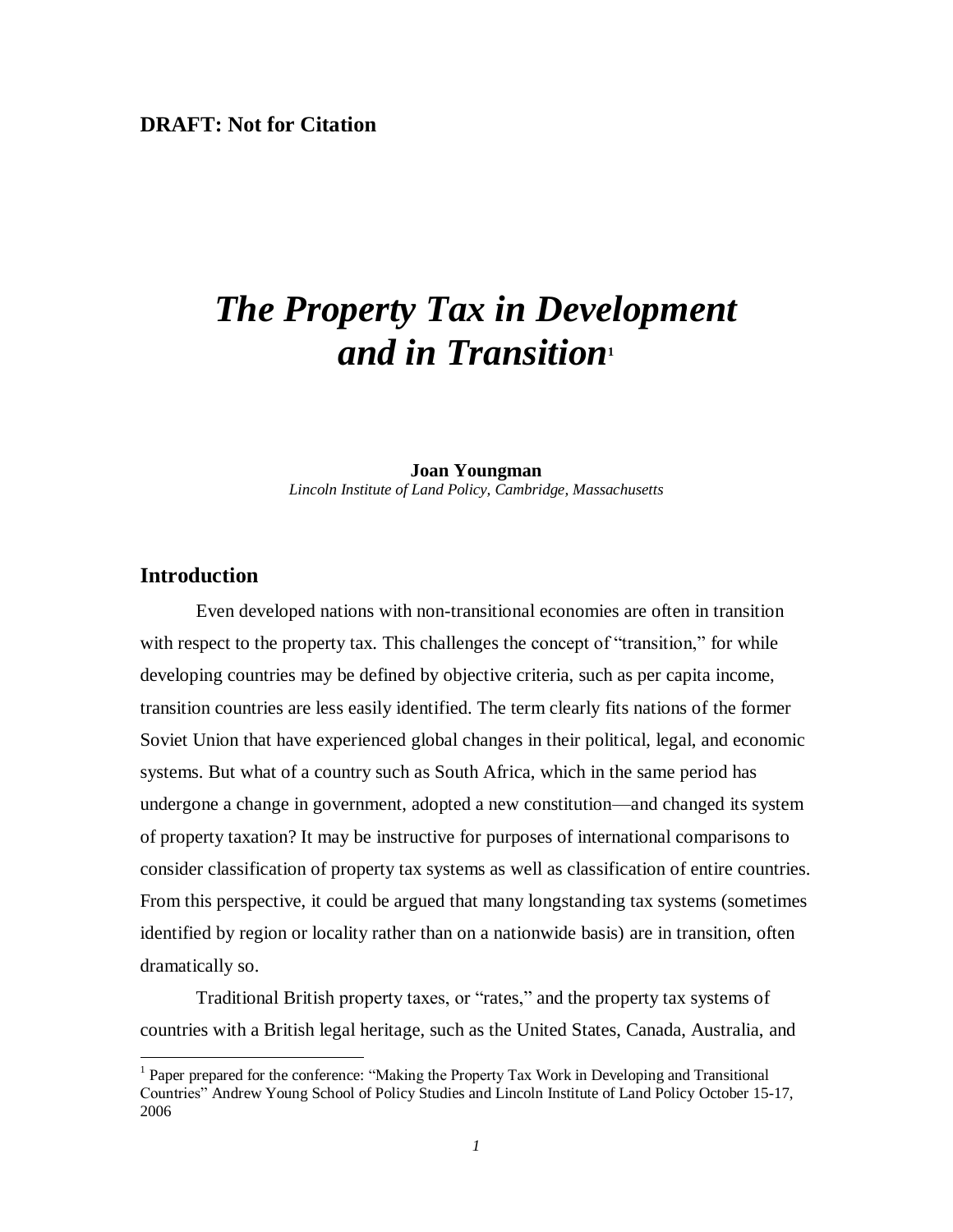New Zealand, are usually considered in a category of their own, with the longest history and the strongest role in local finance. Yet some of these systems have experienced enormous changes over the past two decades, with various jurisdictions completely revising their approaches to valuation and assessment, and indeed to state and local fiscal relations. It is hard to argue that these changes do not constitute transitions.

Many factors common to international experience have contributed to this instability. Whatever benefits the high visibility of the property tax offers in terms of accountability and transparency, it also produces a level of scrutiny and political opposition that insure continual pressure for reform—or at least change. The existence of numerous units of local government, the propensity of regional and national governments to alter local tax regimes even in times of overall political stability, and the attraction of the property tax as the focus of voter discontent, all affect even the most firmly grounded larger political systems. This shared context of political ferment extends the relevance of international comparisons of both successful and unsuccessful property tax reform efforts for other countries attempting to revise their tax systems, or facing pressure for a fundamental change in the near future. The following brief review of some of the past decades' developments in Great Britain and the United States is intended to suggest the case for considering even these property tax systems to be in "transition."

#### **Great Britain: Wholesale Transition**

Any review of the countries most often associated with highly developed property tax systems must begin with Great Britain. The centuries-long heritage of British property taxes, or rates, dates directly to the Elizabethan era and the Poor Relief Act of 1601, and indirectly even earlier to Tudor rates and land taxes. 2 This venerable historical precedent provided no defense against enormous upheavals in the past two decades, despite the fact that Great Britain exhibited none of systemic global changes in its economic, legal, or political systems that might identify a country in transition.

In fact, these changes were catalyzed by elements familiar to any jurisdiction imposing a value-based tax on real property: reassessments postponed for so many years

 2 Soos 2006, pp. 157-158.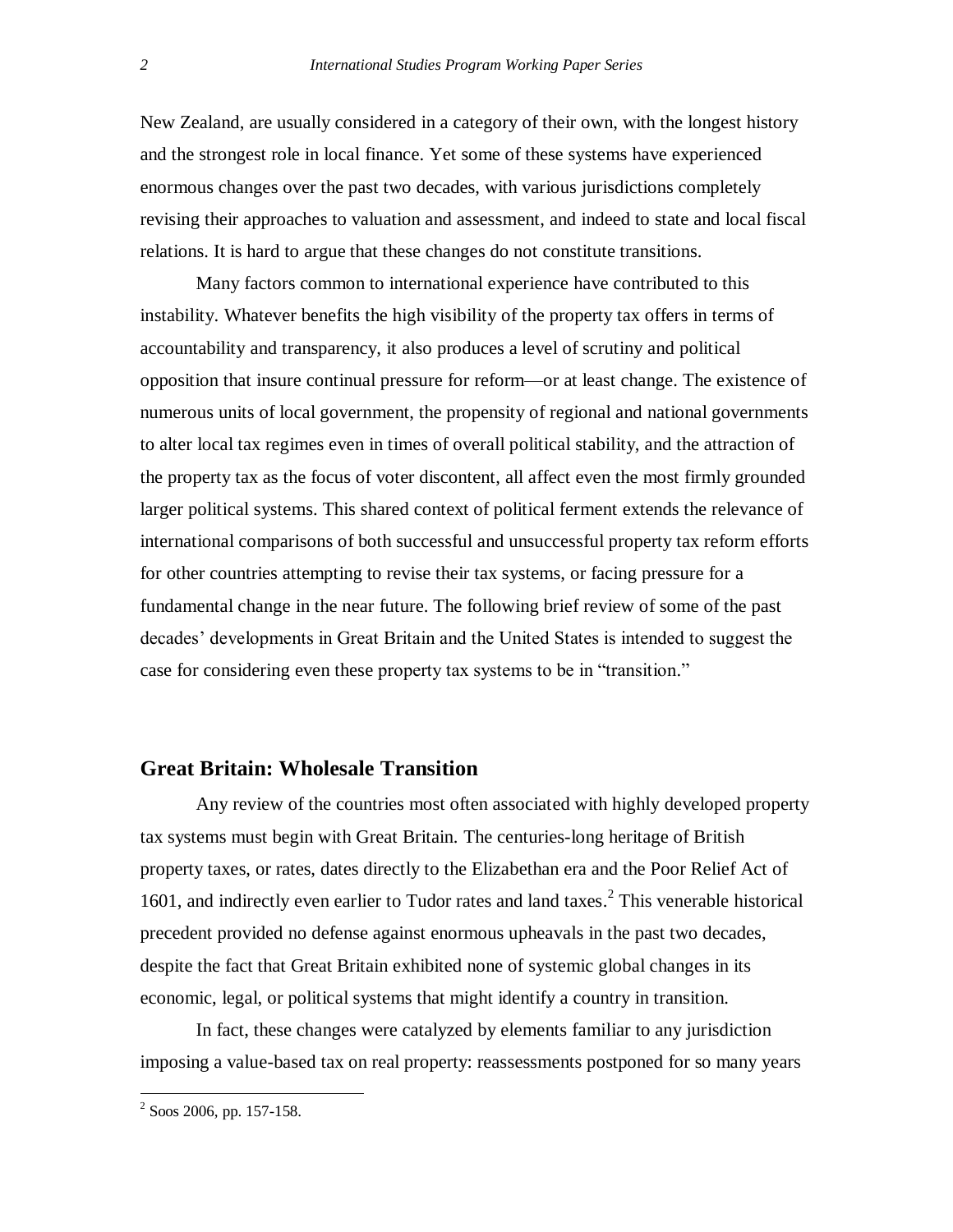as to make the shock of an update to current market values politically unacceptable; reactions against attempts to shift local tax burdens to nonresidents through disproportionate business levies; resentment by older taxpayers who believed themselves to be subsidizing large young families occupying smaller spaces. This combustible mix required only Mrs. Thatcher's longstanding personal animus against traditional rates to ignite a full-blown transition. The last general revaluation of property in Britain before Mrs. Thatcher took office was conducted in 1973. In 1979, she responded to the political problem of updating values with the statement, "There's no problem. We're not doing it."<sup>3</sup> Another decade of rapid value increases for homeowners in southeast England only insured that a shift to accurate market values would be so disruptive as to be politically unacceptable.

While appreciating the difficulties of maintaining a value-based tax, many observers found Mrs. Thatcher's determination for a wholesale transition astonishing. Even her cabinet minister in charge of its implementation noted that it might be "a change of excessively heroic proportions."<sup>4</sup> In place of residential property taxes, Great Britain at the end of the twentieth century actually introduced a poll tax, perhaps the most primitive means of allocating the cost of government. That enactment certainly have been a surprise to Ursula Hicks, who in her 1961 survey of taxation in the developing world termed the poll tax a "hut tax."<sup>5</sup> Public reaction to the 1990 poll tax, officially known as the Community Charge, paralleled the response to a poll tax instituted by Richard II more than six hundred years earlier, which helped spark the Peasants' Revolt.<sup>6</sup> Surveying legal cases arising from poll tax protests, one commentator wrote, "Surely no modern tax has created such rancour, cost so much to collect and also not to collect, contributed so

 $3$  Butler, Adonis, and Travers 1994, p. 61.

<sup>&</sup>lt;sup>4</sup> Craig R. Whitney, "Poll Tax in This Aide's Environment," The New York Times, June 19, 1990, p. A10 (quoting Christopher Patten, Minister for the Environment).

Hicks 1961, p. 298.

<sup>&</sup>lt;sup>6</sup> "Poll tax arrears were written off by Parliament later in 1381. Sir Richard Waldegrave, Speaker of the House of Commons, who had himself been a poll tax commissioner in Essex, blamed the failure of the tax on ‗dishonest, greedy and violent officials.' His descendant, William Waldegrave, was to be a chief instigator of the next flat-rate poll tax 600 years later. ... The 1990 poll tax had led to serious civil unrest in virtually the same areas of London as the 1381 poll tax." Butler, Adonis, and Travers 1994, pp. 13, 153 [citations omitted].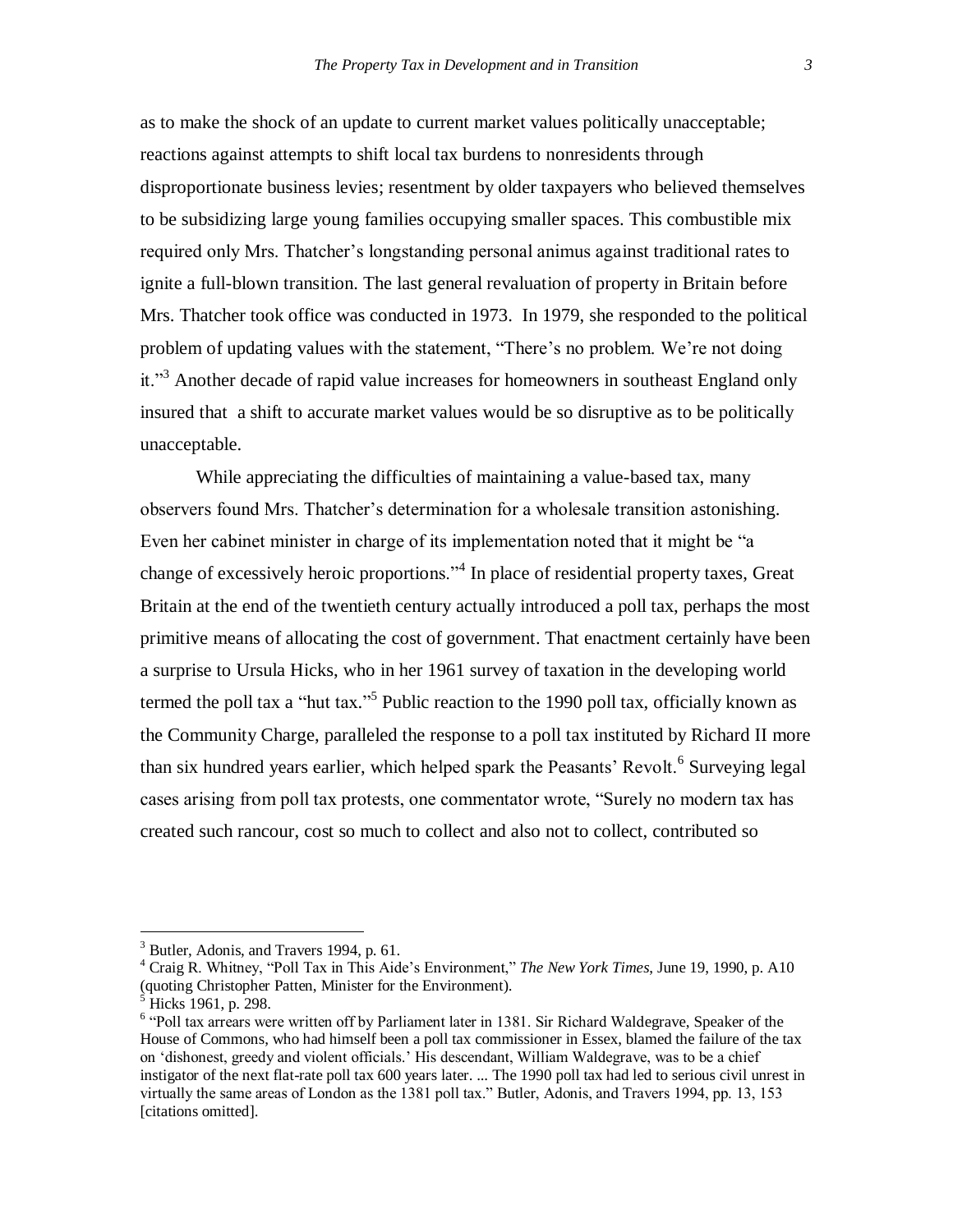greatly to the unpopularity and eventual downfall of a prime minister and temporarily shaken a government's confidence through by-election failure."<sup>7</sup>

Property tax administrators around the world might be surprised to learn that the defect intended to be remedied by the poll tax was the insufficient visibility of traditional rates. Mrs. Thatcher was convinced that only the householders directly responsible for payment of taxes were sensitive to the cost of government services. "The people who actually own property and pay property taxes directly are often a minority of a locality's population....The untaxed majorities, mostly renters, often vote for the Labor Party...."<sup>8</sup> In any event, the short-lived poll tax did succeed in establishing that a levy could be even more visible and even more unpopular than the property tax.

Less noticed amidst the furor over the Community Charge was a fundamental change in local responsibility for business property taxes. The national government took responsibility for setting a single national tax rate for nondomestic property and redistributing the proceeds to localities according to their population, not according to business situs. This responded to concerns over local attempts to favor homeowners and export tax burdens, but at a cost in local control over revenue, as nondomestic rates became the equivalent of a central government grant.

The new residential property tax, or Council Tax, that was quickly pressed into service to replace the Community Charge, is not based on exact values. Instead, each home is assigned to a class or band of value, and all properties in that band pay the same amount of tax. Homes of lowest value are assigned to Band A, and homes of the highest value to Band H. Band D is intended to represent the average tax, with all other bands taxed in proportion to the amount paid on a Band D house.

| <b>Band</b>   | <b>Value</b>      | <b>Percent of Band D Tax</b> |
|---------------|-------------------|------------------------------|
|               |                   |                              |
| A             | Under £40,000     | 66.6%                        |
| B             | £40,001-£52,000   | 77.7%                        |
| $\mathcal{C}$ | £52,001-£68,000   | 88.8%                        |
| D             | £68,001-£88,000   | 100%                         |
| E             | £88,001-£120,000  | 122.2%                       |
| F             | £120,001-£160,000 | 144.4%                       |

<sup>7</sup> Thomas 1992, p. 208.

<sup>&</sup>lt;sup>8</sup> "A New Battle of Britain," The Wall Street Journal, March 23, 1990, p. A14.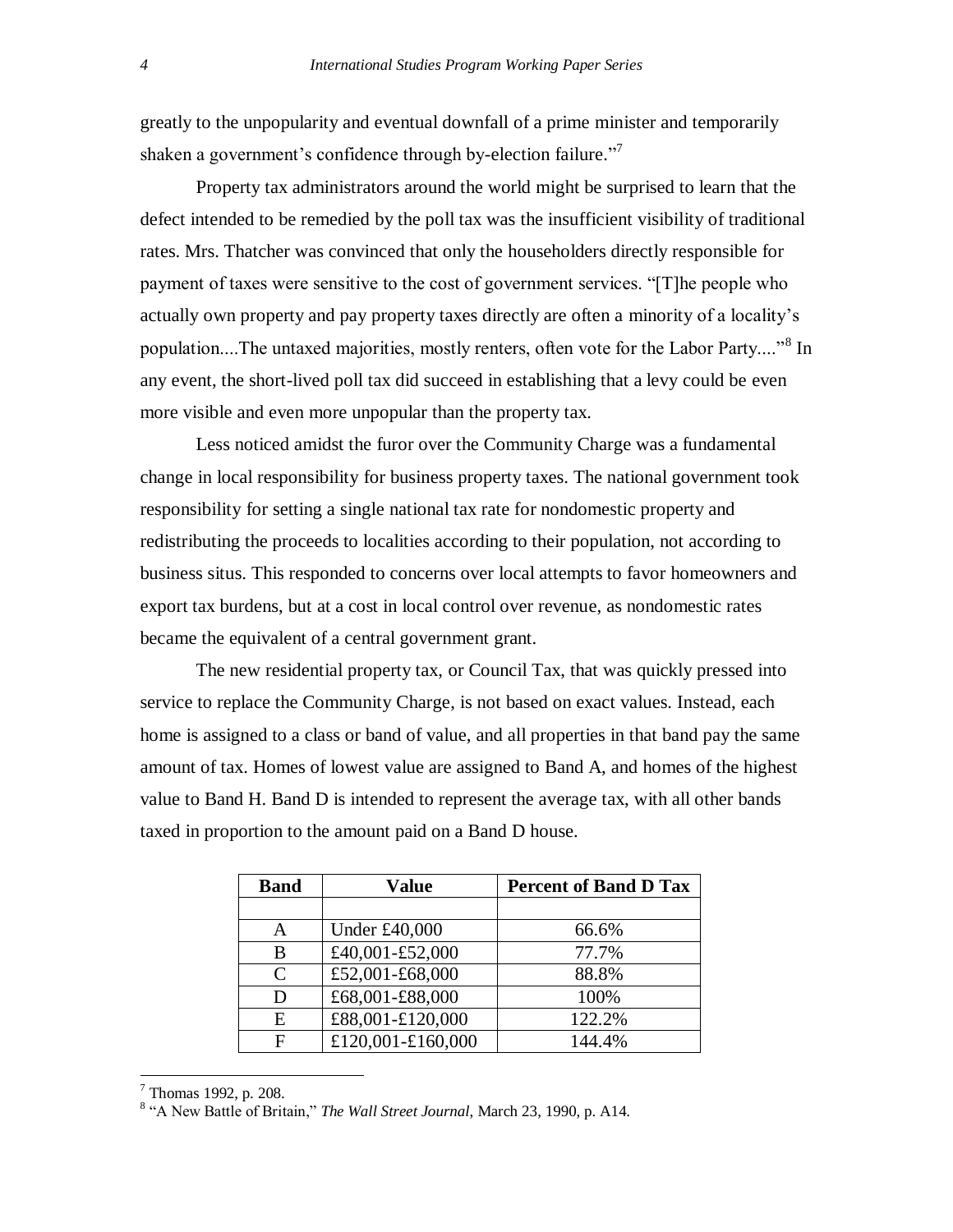| £160,001-£320,000 | 166.6% |
|-------------------|--------|
| Over £320,000     | 200%   |

The most expensive homes in Britain are worth enormously more than £320,000, but their tax is limited to twice the amount paid by the Band D home, worth £88,000 or less. Within each band, the tax rate as a percentage of market value declines as property values increase, and this phenomenon accelerates dramatically as values rise above £320,000. Despite this, the Council Tax has been successful in quelling the furor aroused by the poll tax. This has presented many tax experts with the puzzle of reconciling the tax's popularity with its seeming unfairness.

One observer who has followed these developments closely is Patrick Doherty, past President of the Institute of Revenues, Rating and Valuation, the professional organization of British property tax administrators. In his writings he has stressed the political reality that in addition to standard criteria such as efficiency, accountability and horizontal equity, a tax must "feel fair" to taxpayers. Doherty points out that the Council Tax "is not related to ability to pay nor are the Bands related to socio-economic groups but it gives the appearance of being progressive whilst it is, in practice, regressive in nature. It is, however, accepted by taxpayers and is actually perceived as fair."<sup>9</sup> This raises a question as to how long a fairly arbitrary levy will be "felt fair" if rates rise or circumstances change.

In fact, the relative stability of the Council Tax may already be shifting. The first update to the 1991 valuations on which the Council Tax is based was planned for 2005. Of course, fourteen years is far too long for a change in values to be politically acceptable as routine update – recall that the 1973 general revaluation was only six years old when Mrs. Thatcher first refused to confront a reassessment After investing tens of millions of pounds in drawing up new valuation rolls, the government announced in September, 2005 that revaluation would be postponed until 2009 at the earliest.

 $<sup>9</sup>$  Doherty 1999.</sup>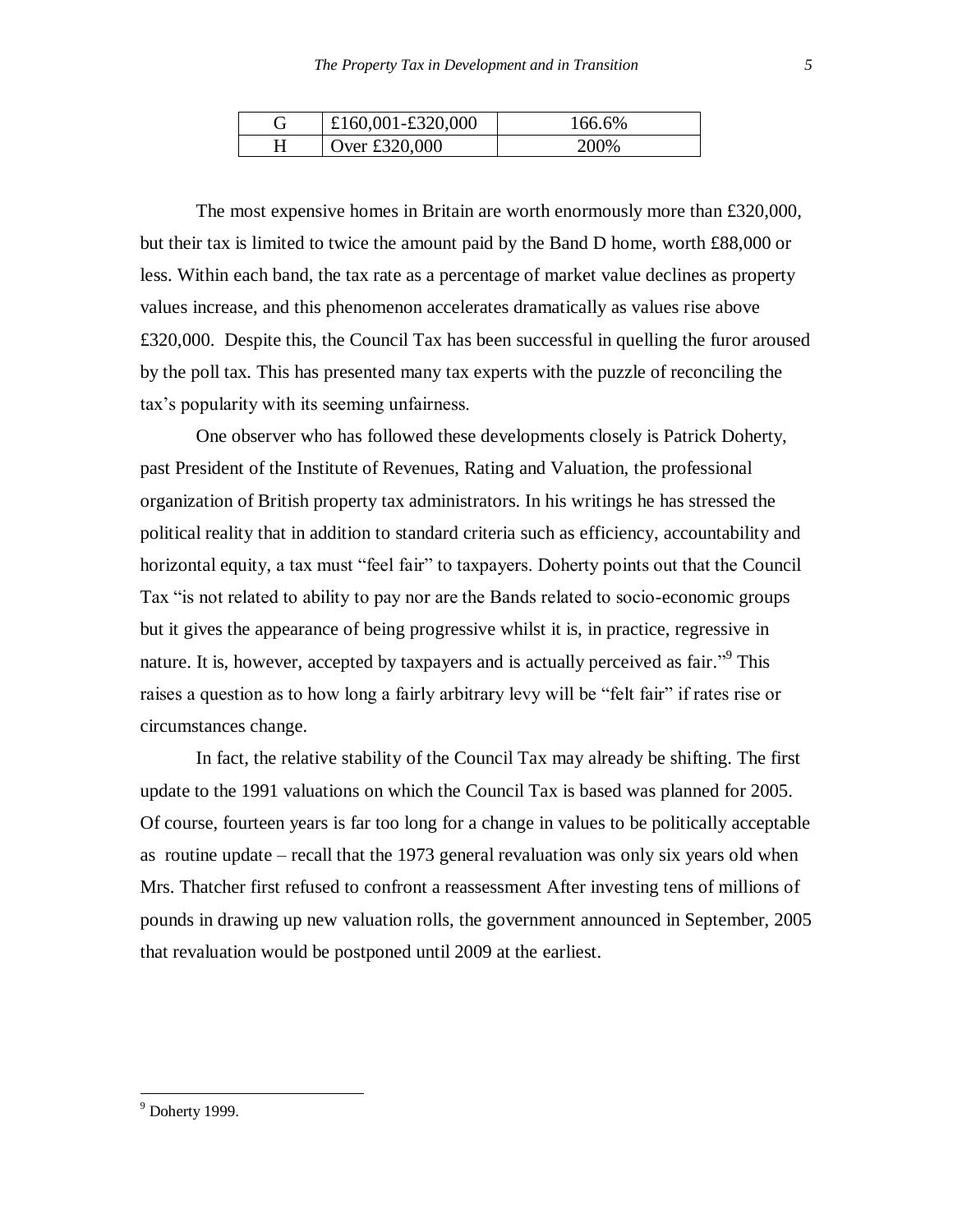#### **The United States: Retail Transition**

The tens of thousands of taxing jurisdictions in the United States present examples of nearly every possible approach to property taxation. Within this array, both large and small systems have faced fundamental changes in recent years, some moving closer to accurate market-based assessments and some rejecting that goal altogether.

California's Proposition 13 is the best known example of this type of complete revision, but far from the only one. By a statewide ballot in 1978, voters there eliminated the market-value tax base and adopted an "acquisition-value system," with taxes generally based on purchase price with a modest inflation adjustment, to be replaced by the new purchase price when the property changes hands. Following this example, Michigan adopted a similar assessment limit in 1994. Oregon voters went even farther in 1997, setting assessment levels at 90% of the 1995-1996 assessment rolls, allowing a maximum annual inflation adjustment of 3 percent, and, most significantly, not updating to market value upon sale. Florida's "Save Our Homes" amendment to the state constitution limits homestead property valuation increases to the lesser of 3 percent or the consumer price index each year. Restricting this benefit to homestead property means that the state's large population of vacation homeowners and nonresidents with winter property in Florida can pay far more in property tax than owners of identical homestead property. These states together provide examples of acquisition-value systems applicable to all properties, applicable to homestead property, updated upon sale, and not updated at all. Other states have narrower assessment limits, such as the Texas restriction on value increases for senior citizens' school property taxes. The Montana legislature responded to rising market prices by requiring the new values in a 1997 reassessment to be phased in over a fifty-year period. $10$ 

Proposition 13 is extremely popular. When Macy's department stores succeeded in the difficult task of obtaining Supreme Court review of its California property tax assessment—on the very plausible grounds that an acquisition-value base favored resident businesses over new entrants from other states, and thus violated the Commerce

<sup>&</sup>lt;sup>10</sup> See *Montana v. PPL*, BDV-05-273(d), 8<sup>th</sup> District Court, Cascade County, Montana (April 28, 2006).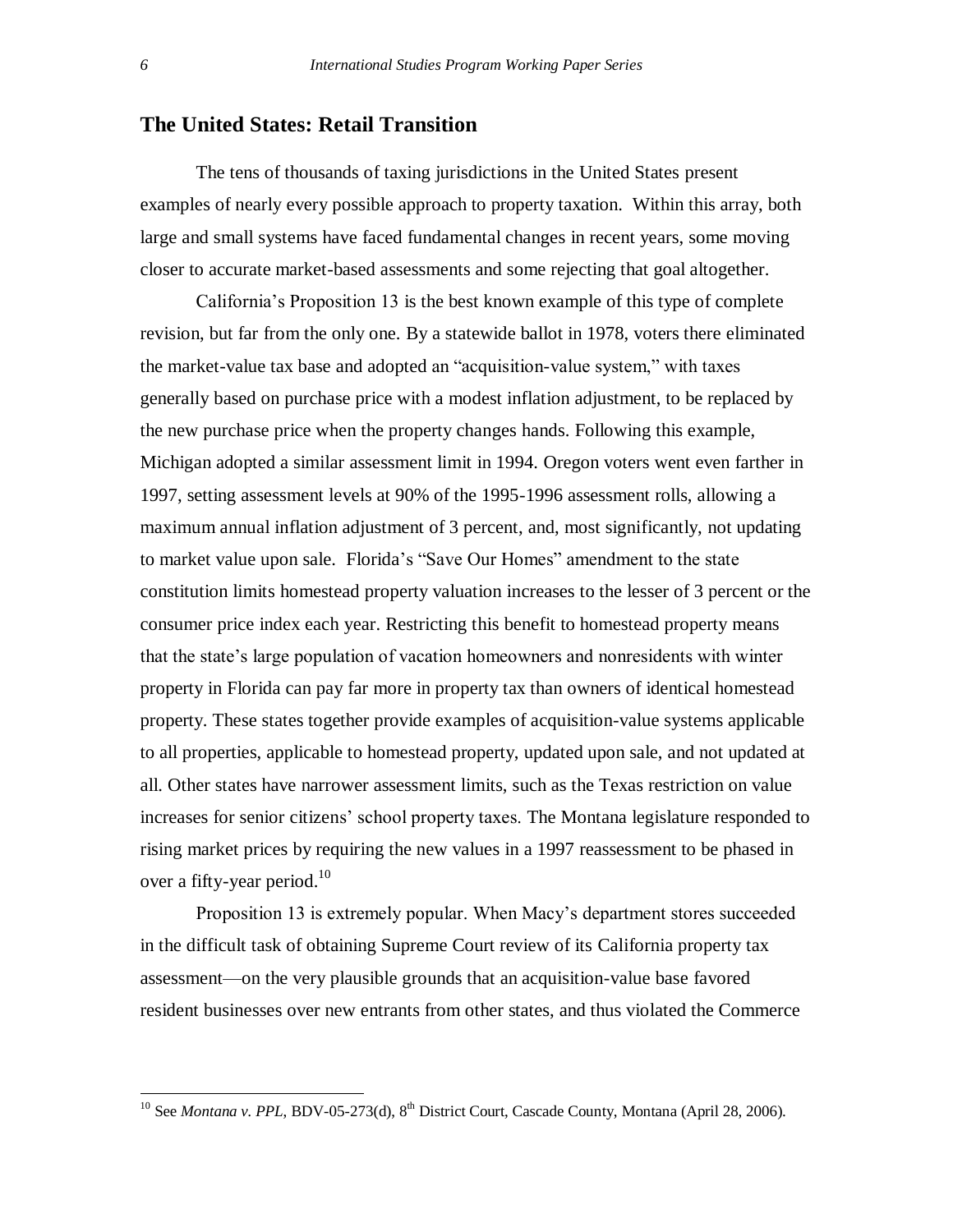Clause of the federal constitution—the threat of a consumer backlash against the company was sufficient to persuade it to withdraw its appeal without a hearing.<sup>11</sup>

In many ways, the popularity of Proposition 13 parallels the popularity of the Council Tax, in that each replaced a value-based tax with a more politically palatable alternative. In each instance, the transition greatly reduced local fiscal autonomy and centralized taxing and spending decisions—in the case of Proposition 13, to the state government, and in the case of the Council Tax, to the national government. This is one reason why Proposition 13 is not entirely stable. It may "feel fair" because its effects on local government are not associated with its assessment provisions, but those effects carry their own unpopularity. For example, local dependence on sales tax revenue in the wake of Proposition 13 has led a "fiscalization of land use," with large retailer establishments sought as a means of improving local finance. Local revenue shortfalls give rise to periodic reform suggestions, the most politically feasible of which would probably involve a "split roll," with business property taxed at full market value while the residential property tax remained on an acquisition-value basis.

Recentralization in Calfornia has been strengthened by moves to equalize school finance across the state, which has led to a far greater state role in education policy. One commentator observed, "Political support for education in California has been eroding steadily for two decades…Under the current system, the governor and legislature decide how much funding schools get, and the state Department of Education tells them how to spend it."<sup>12</sup> This echoes Pat Doherty's criticism of the British approach: "This centralised system has fostered a culture of dependence. It has squeezed out local ambition, local choice and accountability, and has focused the attention of managers on the dictates of Whitehall, rather than on the needs and wishes of service users and local residents."<sup>13</sup>

A second source of instability stems from Proposition 13's reassessment of property upon sale. This provision reflects the problem of taxing unrealized asset appreciation. In the 1970s, many California homeowners saw rapid, unanticipated

<sup>&</sup>lt;sup>11</sup> Robert H. Freilich, Laurie L. Vaskov, and Frederick Ernst, "1991-92 Supreme Court Review," The *Urban Lawyer* 669, 737-738 (1992).

<sup>&</sup>lt;sup>12</sup> Deborah Anderluh, "New Report Blasts Education in State," Sacramento Bee, April 19, 1995, p. A1.  $13$  Doherty (2006).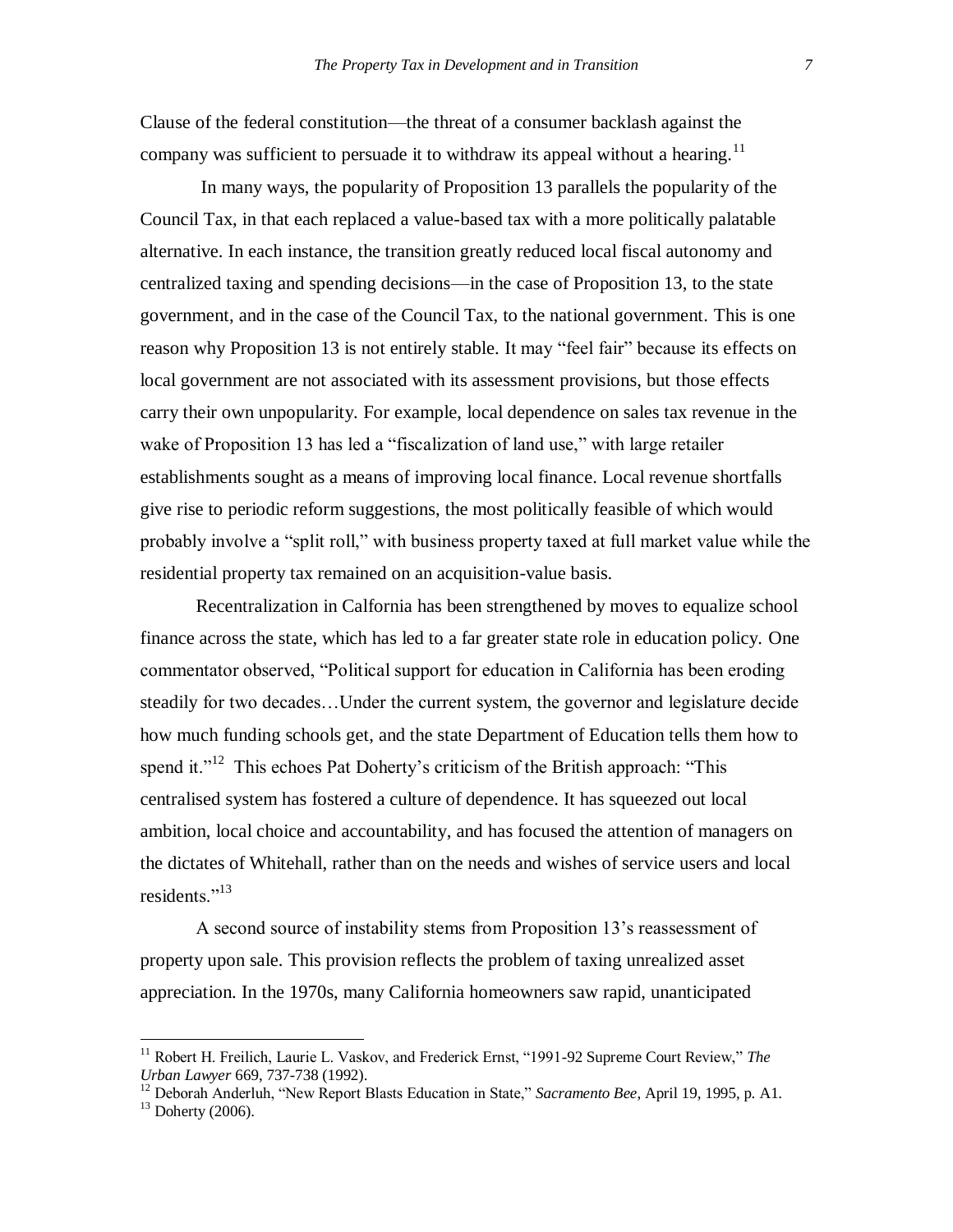increases in their property values. These increases were accurately tracked by an assessment system that had been reformed after a series of highly publicized scandals that led to criminal prosecution of assessment corruption. Tax rates were not reduced proportionately, and a multi-billion dollar state surplus was not used for tax relief, in part because of the need to respond to legal challenges to the state system of school finance. In this situation, changing the value-based property tax to a type of installment-basis sales tax—where a tax based on purchase price was due every year of the owner's tenure addressed the problem of unanticipated assessment increases. Like a sales tax, the property tax could be considered voluntary, a fixed amount agreed to by the purchaser as a condition of sale.

This solution to the problem of annual reassessment, however, raised a new political problem when purchasers face increased taxes when they purchase a new home. In particular, senior citizens moving out of their family homes could confront much higher taxes on much smaller residences. Therefore reassessment is continually delayed by new exceptions to the definition of a "change in ownership," such as a transfer from a parent to a child, or from a grandparent to a grandchild, or a purchase of a new residence by homeowners over the age of 55.

Texas presents a similar situation. There, the state constitution freezes school property taxes for senior citizens. As with Proposition 13, this was not thought to require a corresponding reduction in taxes upon a new residence, so long as the new taxes were themselves stable and predictable. The impetus to protect the cash-poor long-term homeowner did not imply any obligation to protect the new owner who could afford to purchase at current prices. Yet once taxes were frozen for senior citizens, the prospect of moving to full assessment upon a new residence—an assessment that would not rise with rising market values—was entirely unwelcome even to those with the funds to buy a larger property. In arguing to change the law, one state senator cited the case of a senior citizen whose school taxes rose from \$212 to \$1740 because of a move to a new residence.<sup>14</sup> In response, a new amendment permitted a senior homeowner's frozen assessment to be transferred on a pro-rata basis to a new home. Thus the frozen

<sup>&</sup>lt;sup>14</sup>Chris Harris "Amendment 1: Good for Texas Taxpayers," The Fort Worth Star-Telegram, August 2, 1997, p. 13.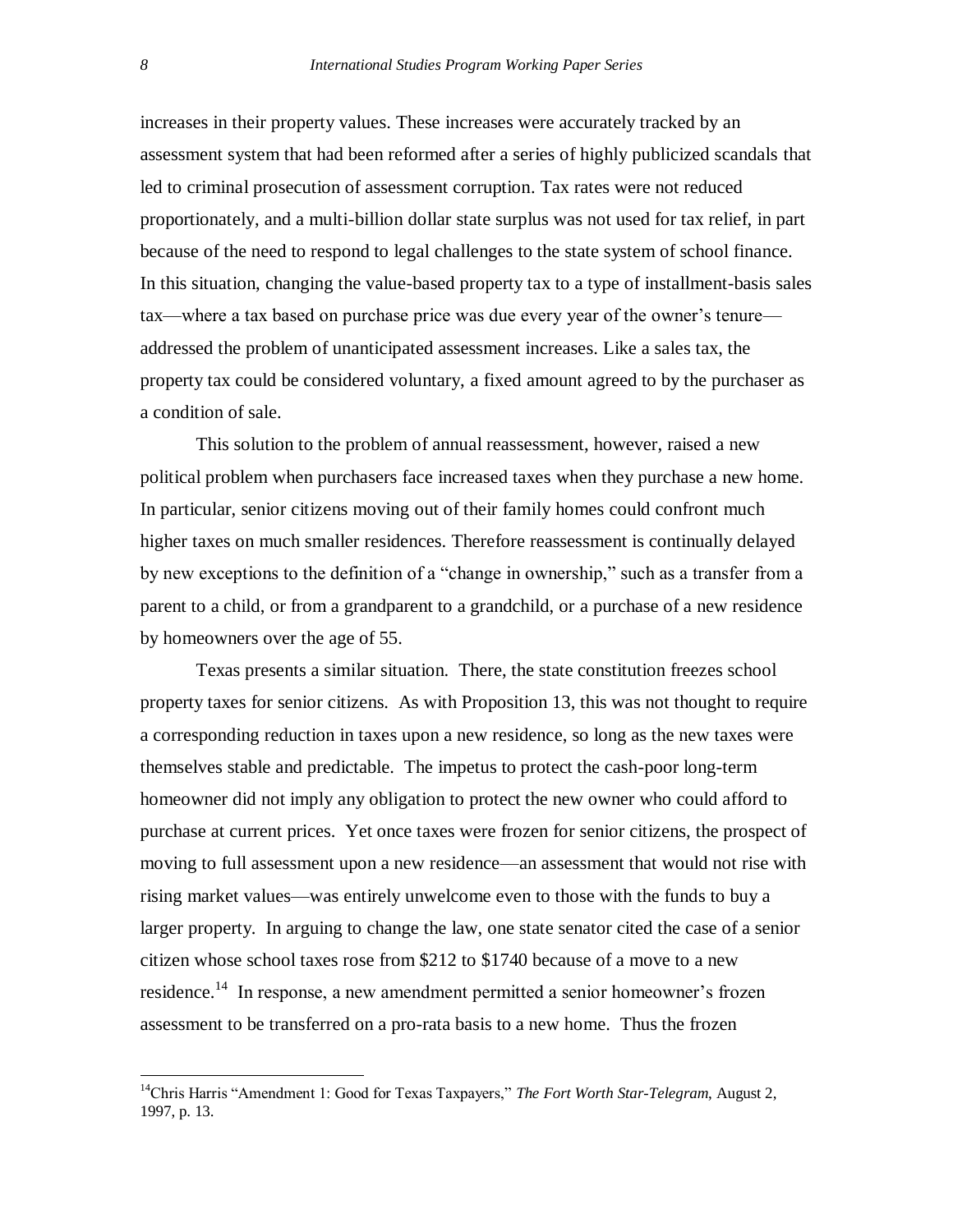assessment on a \$50,000 home would constitute half the taxes on a new \$100,000 residence. Texas then extended its freeze once again, to permit this proportional transfer to be retroactive for up to five years in specified counties.

The only end point to this particular form of transition would replace a valuebased tax with a specific excise assigned to each parcel of real property. In fact, this step would bring the cycle that began with reform of the pre-Proposition 13 California tax full circle, from increased accuracy in market valuation to rejection of a market value tax base altogether. One of the most common causes of inaccurate assessments is inaction, simply carrying the prior year's values on the tax rolls with no attempt at revaluation. At its extreme, without even reassessment upon sale, this could result in a set of levies, each specific to a given taxable parcel, with no necessary relationship to value or purchase price but offering complete predictability in taxation.

Even this approach is not without its potential for destabilization and transition. Nassau County, on Long Island in New York, for decades used 1938 construction costs, and 1964 land values in its assessment system. However, a Justice Department civil rights action forced a 2003 revaluation, arguing that decades of inaction penalized minority homeowners in neighborhoods suffering declining property values with higher effective tax rates than were paid in prosperous areas. A revaluation of this magnitude essentially establishes a new tax system, with all the political problems attendant on such a step.

In Massachusetts, a series of court cases, legislation, and ballot initiatives caused an enormous transition during the 1980s, but one that actually brought the state largely onto a market-value assessment system. Like many states, Massachusetts had a long history of accepting fractional assessments and de facto classification—taxation of different classes of property at different effective tax rates, even though the state required uniformity in property taxation. In 1890, the Massachusetts Supreme Judicial Court identified the relevant legal question to be "whether the property has been valued at more than its fair cash value, and not whether it has been valued relatively more or less than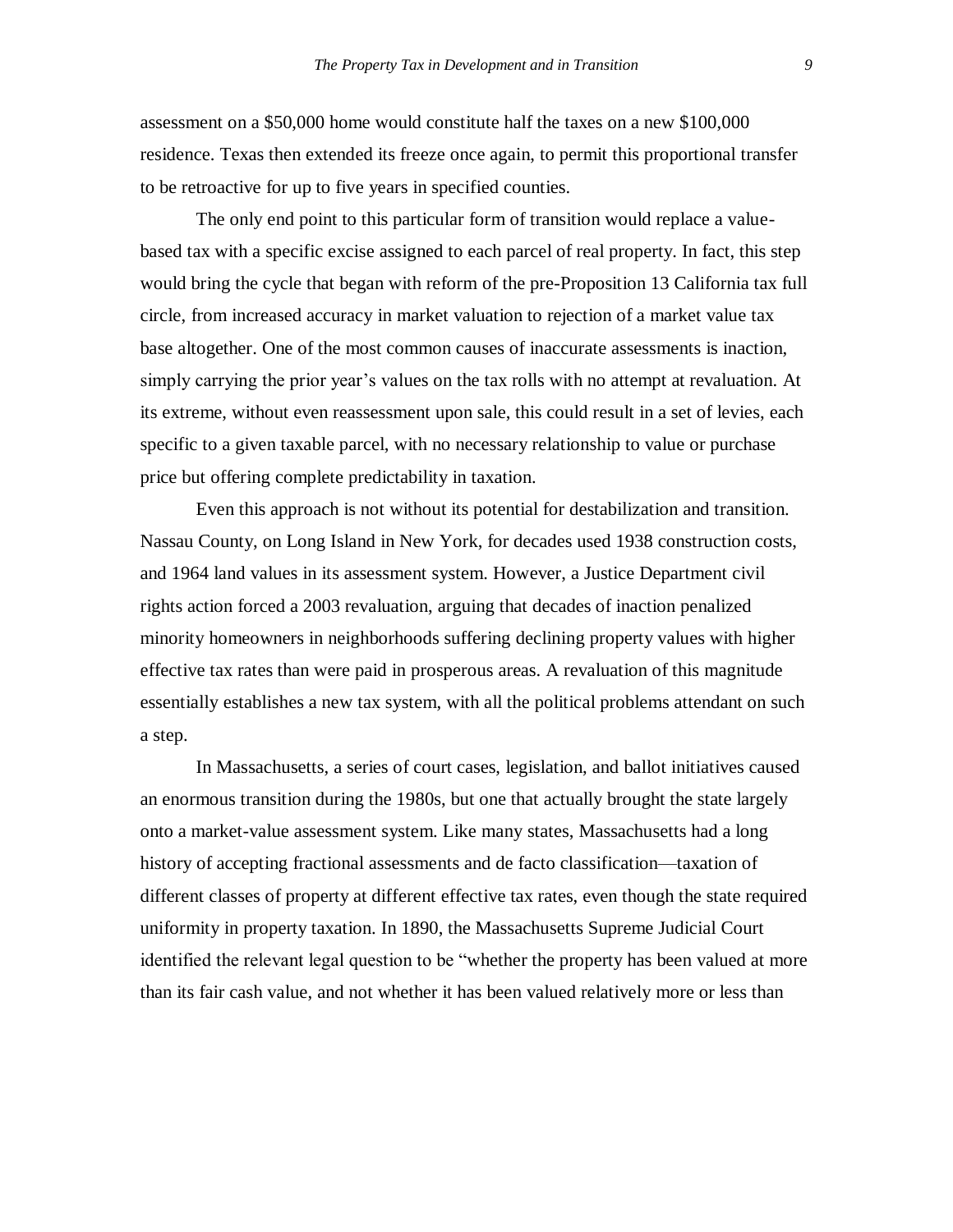similar property of other persons."<sup>15</sup> This fairly invited stable, predictable assessments not based on market value, despite state constitutional and statutory provisions to the contrary..

All this changed radically between 1979 and 1981. In that period, the state's Supreme Judicial Court held that taxpayers harmed by disproportionate assessment had the right to the same treatment as the most favored class of property owners.<sup>16</sup> In 1890, the court had felt that disproportionate assessment was not in itself even grounds for an appeal. By 1979, the same court recognized that even requiring proof of disproportionate assessment "imposes on the taxpayer a wasteful burden of proving the assessed values and the fair cash values of a great number of properties other than his own. To require the taxpayer to revalue even a substantial fraction of the property of a large city may be tantamount to a denial of relief."<sup>17</sup> Political and legal responses to the court's new willingness to enforce full-value assessment were rapid and dramatic. Voters approved a system of limited classification with restrictions on tax rates and collections, but new state oversight required triennial certification of full-value assessment as the background for these new limitations. This produced a system that has remained relatively stable for twenty-five years. $18$ 

These fiscal transitions have both influenced and been influenced by corresponding changes in intergovernmental relations. In general, limitations on local property taxes have produced greater dependence on state aid and a consequent centralization of authority, particularly in the area of school finance. These school funding are generally not grounded in tax law, but rather in interpretations of state constitutional provisions requiring state government to insure uniform access to adequate education. In several states, such as Michigan and New Hampshire, a statewide property tax has been a central instrument for equalization of local school spending. This is another case of a transition running full circle, for property taxes were an important

<sup>15</sup> *Lowell v. Commissioners of Middlesex County*, 152 Mass. 372, 375; 25 N.E. 469, 470 (1890). This position, which was similar to that of other state courts, was found to violate the federal constitutional guarantee of equal protection in *Sioux City Bridge Co. v. Dakota County*, 260 U.S. 441 (1923). <sup>16</sup> *Tregor v. Board of Assessors*, 377 Mass. 602, 387 N.E.2d 538 (1979).

<sup>&</sup>lt;sup>17</sup> *Id.* at 377 Mass. 609, 387 N.E. 2d 543 (citations omitted).

 $18$  It is currently being tested by a real estate market that combines declining commercial values with extremely high residential prices.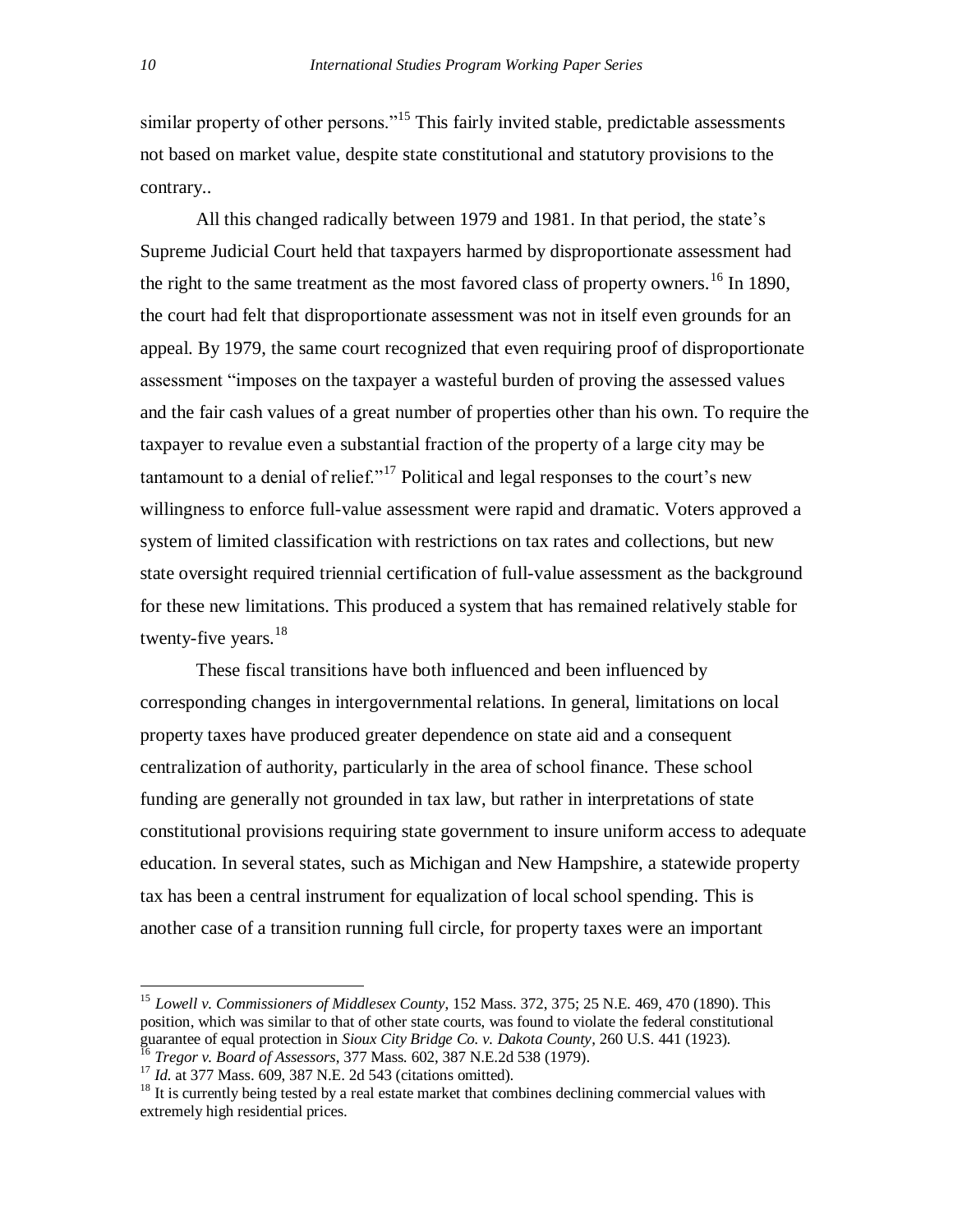source of state revenue until the early twentieth century, when the introduction of state income and sales taxes largely relegated property taxation to the realm of local finance.

The continuing technological transition of recent decades has revolutionized some assessment systems, with much wider applications possible the future. Computer-assisted mass appraisal initially allowed development of statistical models for property values based on building characteristics and neighborhood location. Its coordination with geographic information systems could potentially improve tax valuation, particularly in estimating the land value component of improved parcels. The absence of substantial numbers of vacant land sales in urbanized areas has long been a stumbling block to consideration of graded tax or land tax proposals. In theory, jurisdiction-wide land assessment has one advantage over mass appraisal of buildings: the fact that each parcel should stand in an explicable value relationship to contiguous land could permit the development of value maps for all taxable sites. This is still a long-term and somewhat futuristic prospect, but the astonishing transition in assessment technology over the past several decades demonstrates how quickly the futuristic can become commonplace.

Consider, for example, the public availability of property information. Although international commentary often characterizes the United States as a model of open information concerning property data, in a number of "non-disclosure" states sale prices are not a matter of public record. As web sites for estimating house values become more expansive and sophisticated, sale prices even in nondisclosure states are certain to become more widely known. Disclosure can take a number of forms beyond straightforward filing of sales prices, such as public data on transfer taxes that are themselves based on sales price, or requirements for filing deeds in a public registry. Although approximately a dozen states have some nondisclosure policies, only Idaho, Missouri, and Texas have no statewide registration requirement for legal documents of conveyance, the sale price, or the transfer tax.<sup>19</sup> At the same time, many "disclosure" states are making tax assessments themselves available online. These steps could change the fundamental context of some property tax systems. Fractional assessment and de facto classification flourished in eras in which determining the relative tax burdens of similar property was, as the Massachusetts court wrote, "a wasteful burden." The ready

 $19$  Dornfest 2004, p. 34.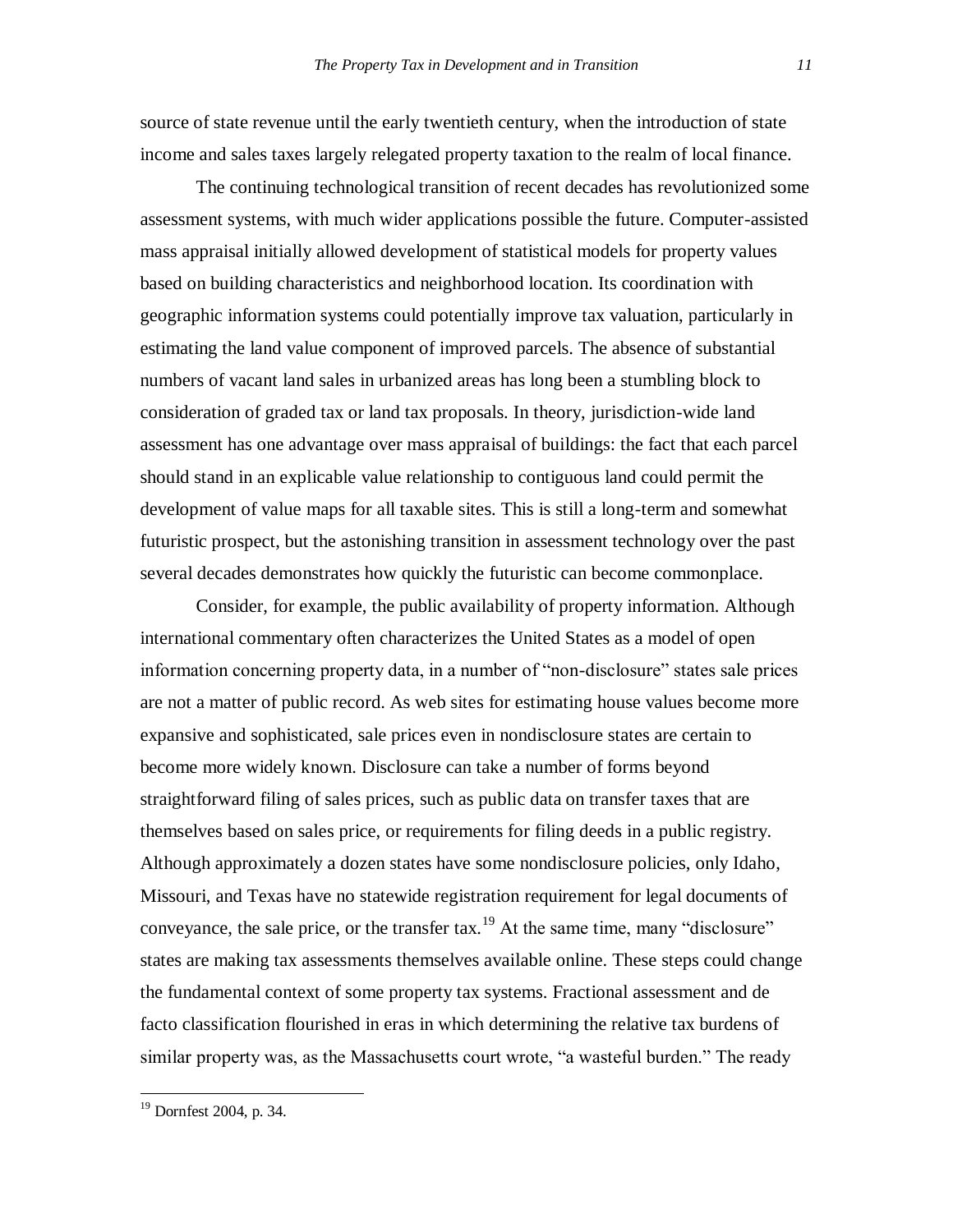availability of price and assessment information could diminish public tolerance for inaccurate tax values.

Electronic payment options are an example of another technical innovation that could potentially have significant implications for public attitudes towards the property tax. There is no question but that the high visibility of the tax, laudable though that may be in terms of accountability and public awareness, is an important factor in its unpopularity relative to consumption taxes or to income taxes that are withheld at the source. If direct debit payment were to become administratively feasible, perhaps encouraged by a slight payment discount or other incentive, that visibility might be significantly reduced.

#### **International Transition and Development**

If even those countries with the longest and most stable history of real property taxation often are in a state of transition on that point, how does this perspective affect the comparative study of international property tax experiences? Perhaps considering the transitional aspects of any property tax system, whether it exists within a larger national political transition or not, may provide a wider range of experiences from which to draw lessons and suggestions for specific tax reform efforts.

Consider, for example, property tax developments in the Baltic states since 1991, and the potential applicability of these experiences to other nations. Estonia offers perhaps the most dramatic example, since it instituted a tax based on land value in 1993, even before property markets had grown to the point of supplying reliable land price information. The Estonian Land Board held regional and local public meetings to draw up land maps reflecting the relative desirability of different locations. This provided the basis for an initial indexing system for distribution of the tax burden. The success of this effort has obvious implications for land value mapping, serving as a kind of case study on a national scale.

Another important distinguishing aspect of the Estonian experience was the landpolicy motivation for implementation of the tax. It was not instituted as primarily a revenue instrument, but as an adjunct to the restitution of land to pre-Communist owners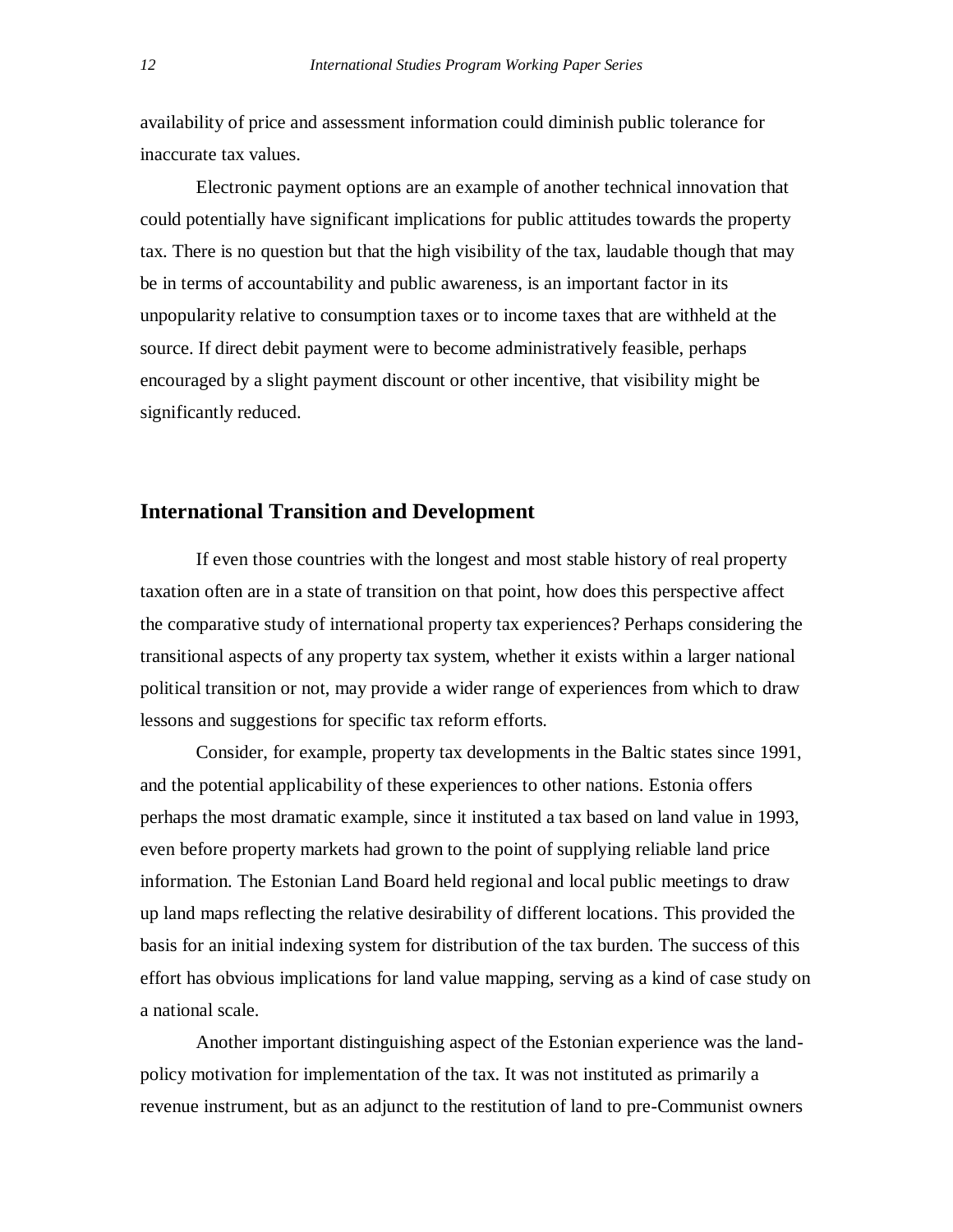and their heirs. The land tax was considered a means of encouraging productive use or sale of this property by the new class of largely absentee landowners. However, the tax has been fairly stable for over a decade, and even resistant to change. Officials who now would like to see the tax base expanded to include buildings have been unsuccessful in this regard.

A final instructive feature of the Estonian land tax is its very limited use of exemptions. Government buildings are generally subject to tax and, most unconventionally of all, there were few agricultural preferences until Estonia's accession to membership in the European Union encouraged agricultural landowners to press for subsidies akin to those enjoyed by farmers in other European Union member states.

The large number of new landowners receiving property under restitution in Estonia raised an issue familiar to any jurisdiction with a significant number of second homes or vacation property: "Namely, a tax burden export from municipalities where the property is located to other jurisdictions where the landowner resides. This results in landowners not participating in the decision-making processes over land tax rates and public spending, despite having to pay a property tax to that particular municipality.<sup> $20$ </sup>

The Estonian example is one particularly dramatic instance of a transformation in property tax practice with lessons even for countries whose overall economic and legal institutions are not in transition. The example of a successful tax that allows only very limited exemptions, taxes most government property, and even avoided agricultural preferences until accession to European Union membership emboldened the farm lobby to seek subsidies similar to those enjoyed by its peers in other nations, demonstrates how transitional situations may permit the achievement of tax policy goals, such as base broadening, that often seem politically impossible in established tax systems.

Nor are these examples limited to post-Communist governments. One of the most important current property tax transitions concerns Northern Ireland, where a number of factors have combined to require a significant increase in local government revenues. European Union mandates—for example, water quality standards— will require enormous new infrastructure investment that will not be met by central government grants. The central government is particularly unwilling to assume these responsibilities

 $20$ <sup>20</sup> Trasberg 2004, p. 35.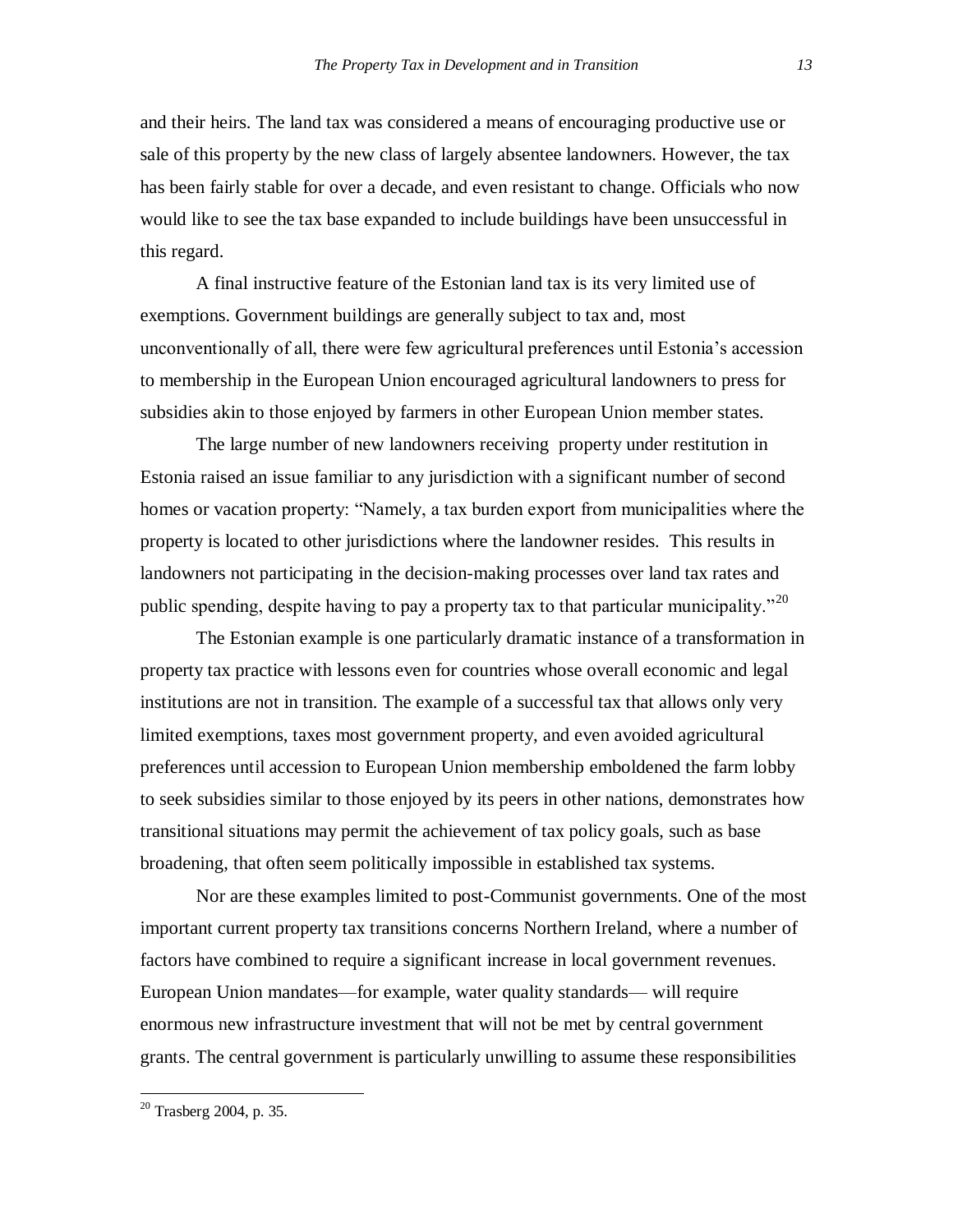because Northern Ireland has long held local property taxes below the national average. At the same time, the outdated assessment rolls would not support a rate increase based on past values. Northern Ireland has had a property tax based on rental values since 1826, but in the last seventy years there have been general revaluations of all properties only in 1935, 1957, and 1976, the last based on rental values from the late 1960s.

In response, Northern Ireland is in the process of implementing an entirely new system of property taxation. First the Northern Ireland Executive, and after suspension of the Northern Ireland Assembly, the Finance Minister for Northern Ireland, has overseen a full-scale revaluation and a change to capital valuation. Over 700,000 residential properties have been revalued, and in a dramatic changes, assessments are now to be based on capital value rather than rental value. The new values, published in 2006, will be phased in as the basis for taxation over a three year period beginning in 2007. Perhaps the most surprising achievement is the end of "industrial derating," or the exemption of industrial property from tax. This was introduced in the Depression of the 1930s, and the example of an enormous tax preference established for decades actually being reversed is as dramatic an example of transition as can be found in the field of property taxation.

Ontario provides another example of political will achieving reassessment after a long period of inactivity. Nearly four decades ago, a report by the Ontario Committee on Taxation led to a provincial market-value assessment system, which was offered to municipalities on a voluntary basis. For nearly twenty years the province thus had a patchwork system of different assessment methods, valuation bases, and property classifications, with some municipalities simply forgoing revaluation altogether for decades at a time.

Like Northern Ireland, Ontario determined to introduce a market-value tax base long after such a measure seemed politically impossible. A province-wide revaluation in 1998 was followed by an update only three years later, and reassessments have followed annually thereafter. Like Massachusetts, Ontario addressed the longstanding historical discrimination against commercial, industrial and multi-family property by permitting an explicit and limited range of tax ratios for different property classes. Most significantly in regard to tax limitation measures, the province limited tax increases for commercial,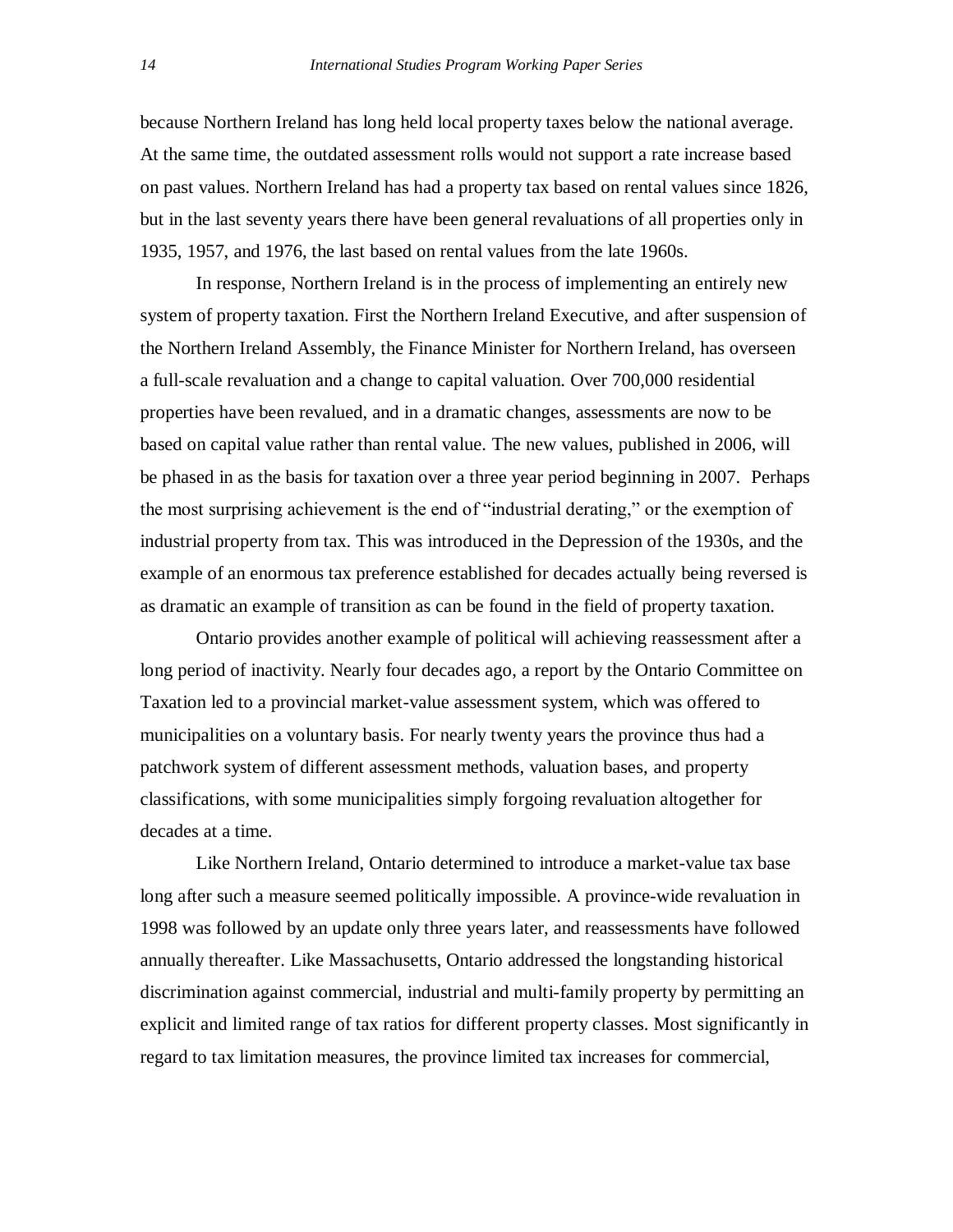industrial, and multi-family property to 10 percent in 1998, 5 percent in 1999, and 5 percent in 2000. These limits expired altogether in 2001.

On more specific, individual valuation and assessment issues, numerous parallels offer the opportunity for cross-border lessons. The attraction of fractional assessment, for example, is not limited to any national context. James Bonbright wrote in 1937, "Gullible taxpayers associate a larger valuation with a larger tax, or at any rate are less contentious about a relatively excessive assessment if it does not exceed their estimate of true value."<sup>21</sup> Yet many jurisdictions make this distortion all but transparent by setting taxable value at a given percentage of market value—50 percent in Michigan, and 80 percent in Slovenia.

Similarly, public-private assessment authorities that function as valuation agencies and also as revenue-generating enterprises are an intercontinental phenomenon, from Lithuania to British Columbia to New Zealand. Highly sophisticated statistical models for estimation of market values show great similarities in Vilnius, Lucas County, Ohio, Northern Ireland, and Cape Town. The struggles of "nondisclosure states" in the U.S. with a new era of online information are echoed in the U.K., where price and ownership are not matters of public record, and in Lithuania and Poland, where price but not ownership information is available to the public. When district councils in Great Britain print leaflets featuring soccer stars urging taxpayers to use direct debit for their Council Tax bills ("Don't Pay the Penalty—Pay by Direct Debit"), or when Kentucky allows out-of-state investors to buy the right to collect unpaid property tax bills, the results will be of interest to tax administrators from far beyond the jurisdiction's borders.

#### **International Issues and International Lessons**

The ultimate challenge for international case studies is the identification of lessons for others facing similar issues. Even this cursory overview demonstrates the general applicability of basic principles, such as the need to keep assessments current if a market value-based tax is to be stable in the long run. Whether the venue is Toronto,

 $21$  Bonbright 1937, p. 498.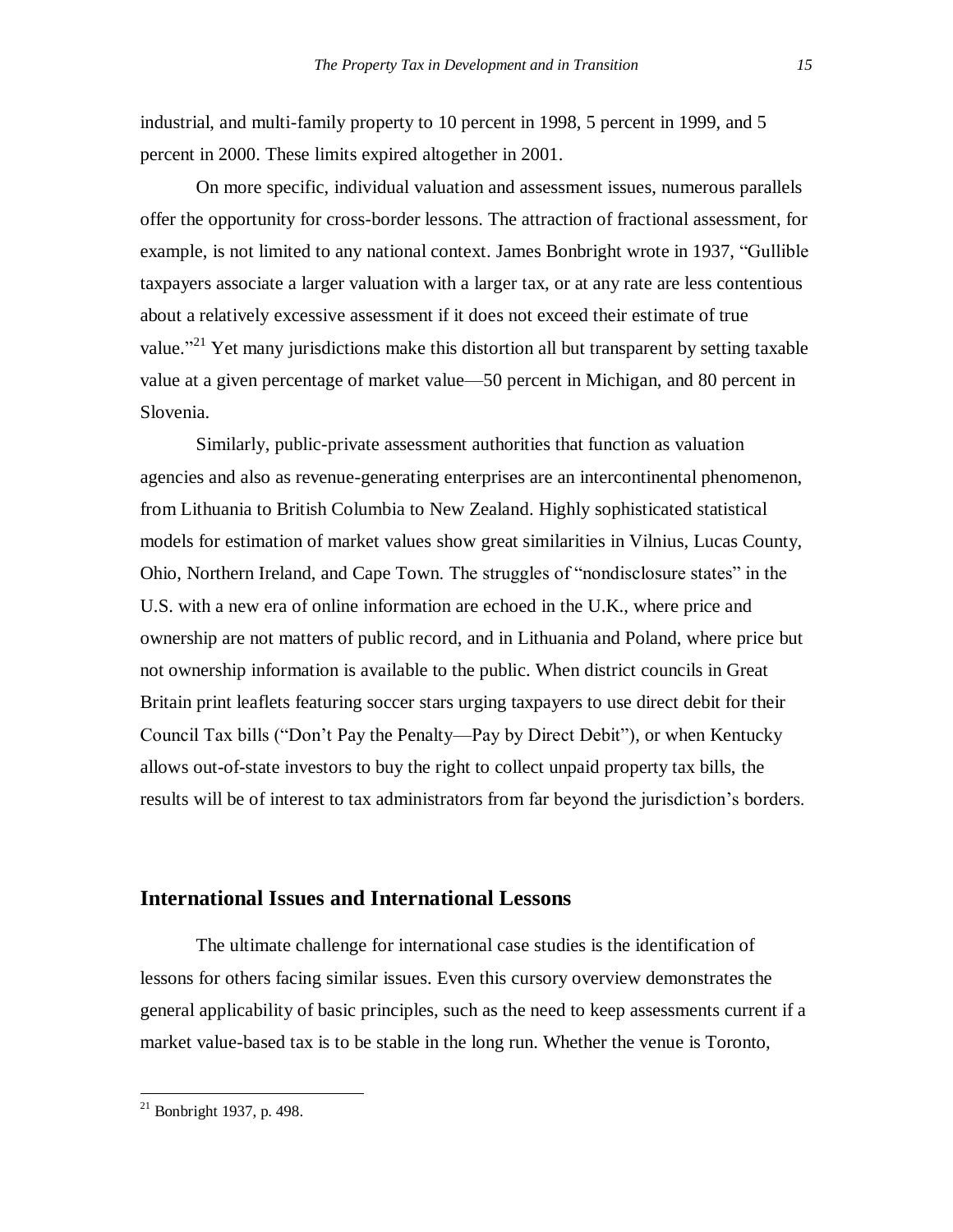Nassau County, or the whole of England, long delays between revaluations followed by the shock of drastic redistributions of the tax burden are a certain road to tax revolts.

Accuracy in assessment is a necessary but not sufficient condition for stability in a property tax system. The pre-Proposition 13 California assessment system was highly accurate, but the lack of any compensating mechanism for reducing tax rates as property values soared meant that homeowners faced rapidly rising tax bills based on accurate assessments. Ideally, in such a situation rates would fall to maintain stability in actual tax bills. However, the appeal of increased collections with no increase in tax rates is often too much for hard-pressed government officials to resist. Moreover, a rate reduction will not maintain levies and collections in a jurisdiction that confronts non-uniform increases in values across different property categories or locations.

These situations require some combination of tax relief, deferred payment options, and public notification (such as "truth in taxation" measures<sup>22</sup>)—and, most of all, political will to maintain a value-based system. Public information is perhaps the most important element in this mix. At one extreme, the local meetings to react to initial value maps in Estonia helped prepare for public acceptance of an entirely new tax. At the other, California's failure to respond to public indignation over a multi-billion-dollar state surplus at a time of rapidly rising property taxes helped overturn a value-based tax altogether.

The almost irresistible attraction of the property tax as a focus of protest places a special burden on public administrators and politicians to counter popular misconceptions with something of the zest that the implacable foes of taxation bring to their message. Everywhere the specter of aged homeowners being dispossessed for nonpayment exercises an enormous power over the public imagination, and almost nowhere are there factual cases to support this. Tax deferral options for senior citizens are often underutilized, but their very existence serves a crucial function if it allows this charge to be refuted. Consider the impact of the plight of (somewhat hypothetical) senior citizens on the transition in Great Britain:

It is hard to exaggerate the political potency of the "little old ladies" to the poll tax debate. As a beleaguered minority, they excited the anguish of

 $22$  See Cornia and Walters 2005.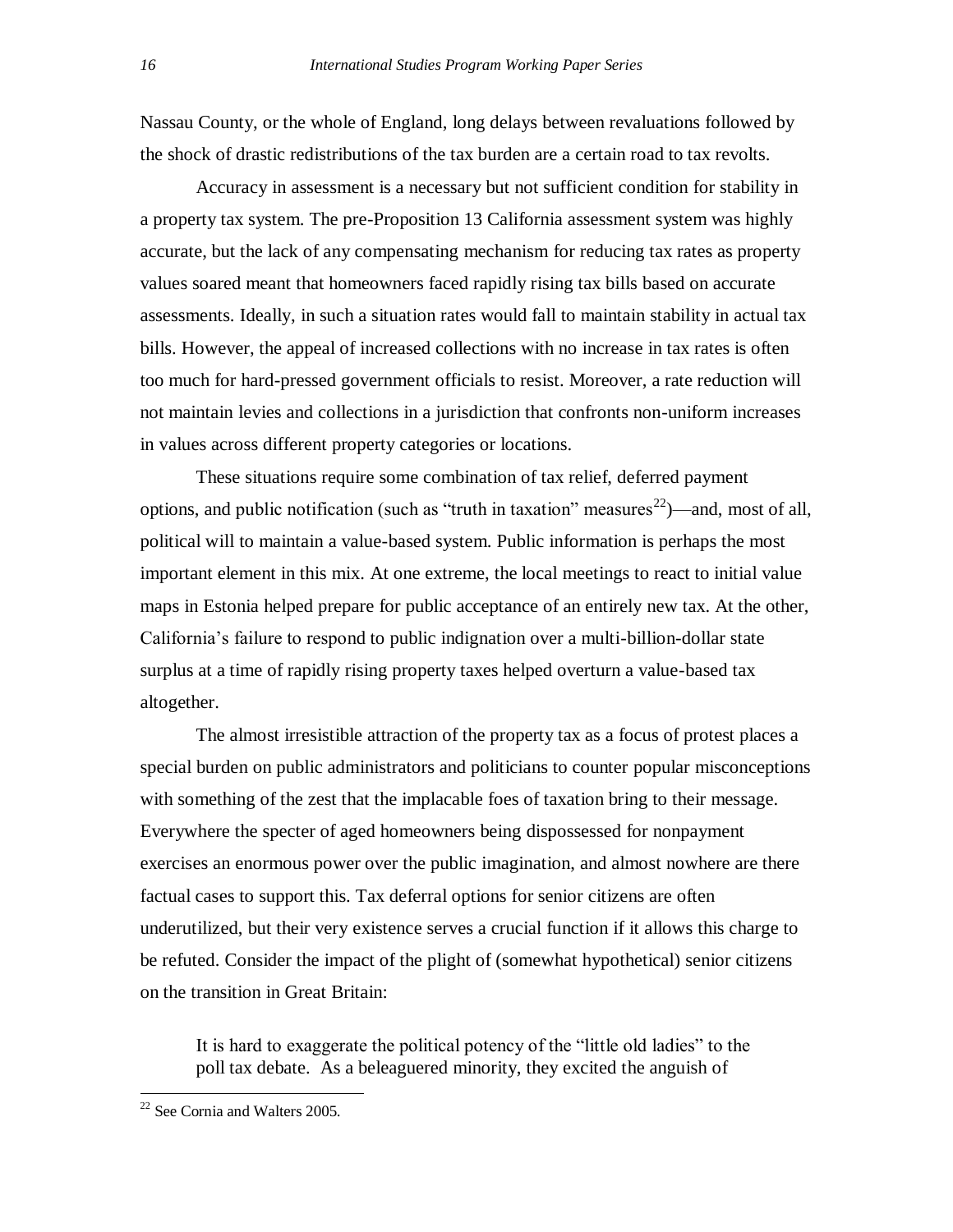everyone involved in the review; and as an image in the minds of Tory politicians, they usurped rational thinking on the subject of the pros and cons of different taxes, and the capacity of rebates to iron out flagrant anomalies.....<sup>23</sup>

These authors do not find it possible to judge whether legislators were "deluged by letters" from elderly widows unable to pay their rate bills," or whether this was "a convenient, tear-jerking justification for a change decided upon for other reasons.<sup>24</sup> Could a vigorous examination of senior exemptions, rebates, deferrals, and effective tax rates have had an effect on this debate? Consider a 2001 study by the Boston Globe, which found that a Massachusetts program allowing low-income seniors to defer their property taxes as long as they lived in their property had only ten participants in the entire city of Boston.<sup>25</sup>

The short-term appeal of tax freezes and other methods of decoupling payments from market value are often the first step in undoing a value-based tax system. In this respect a tax freeze is the equivalent to a deferred reassessment, increasing the political problems of revaluation as time passes and the tax rolls grow more out of date.

The benefits of increased communication are not universal for a highly visible tax. The technology for alternate payment options, such as electronic payment, direct debit, or bundling the property tax with mortgage payments or income tax withholding, may benefit the property tax politically even as technological advances in geographic information systems and statistical modeling assist the valuation process itself.

Technological advances in computer-assisted mass appraisal are often considered evidence of the limits on relevance of international property tax reform efforts. Of course, affluent nations may have the luxury of investing in more expensive technology and seeking more precision in valuation than may be appropriate for a developing country, but this dichotomy greatly oversimplifies the range of tax administration options. Some transition countries are utilizing highly sophisticated modeling software, some developed countries have reverted to shockingly crude valuation measures, and some technological advances may improve collections and enhance the political acceptability of the property

 $23$  Butler, Adonis, and Travers 1994, pp. 52-53.

 $^{24}$  Id. at 53.

<sup>&</sup>lt;sup>25</sup> David Abel, "Many Cash-Strapped Seniors Hold On to Valuable Property," *The Boston Globe*, August 3, 2001, p. A1.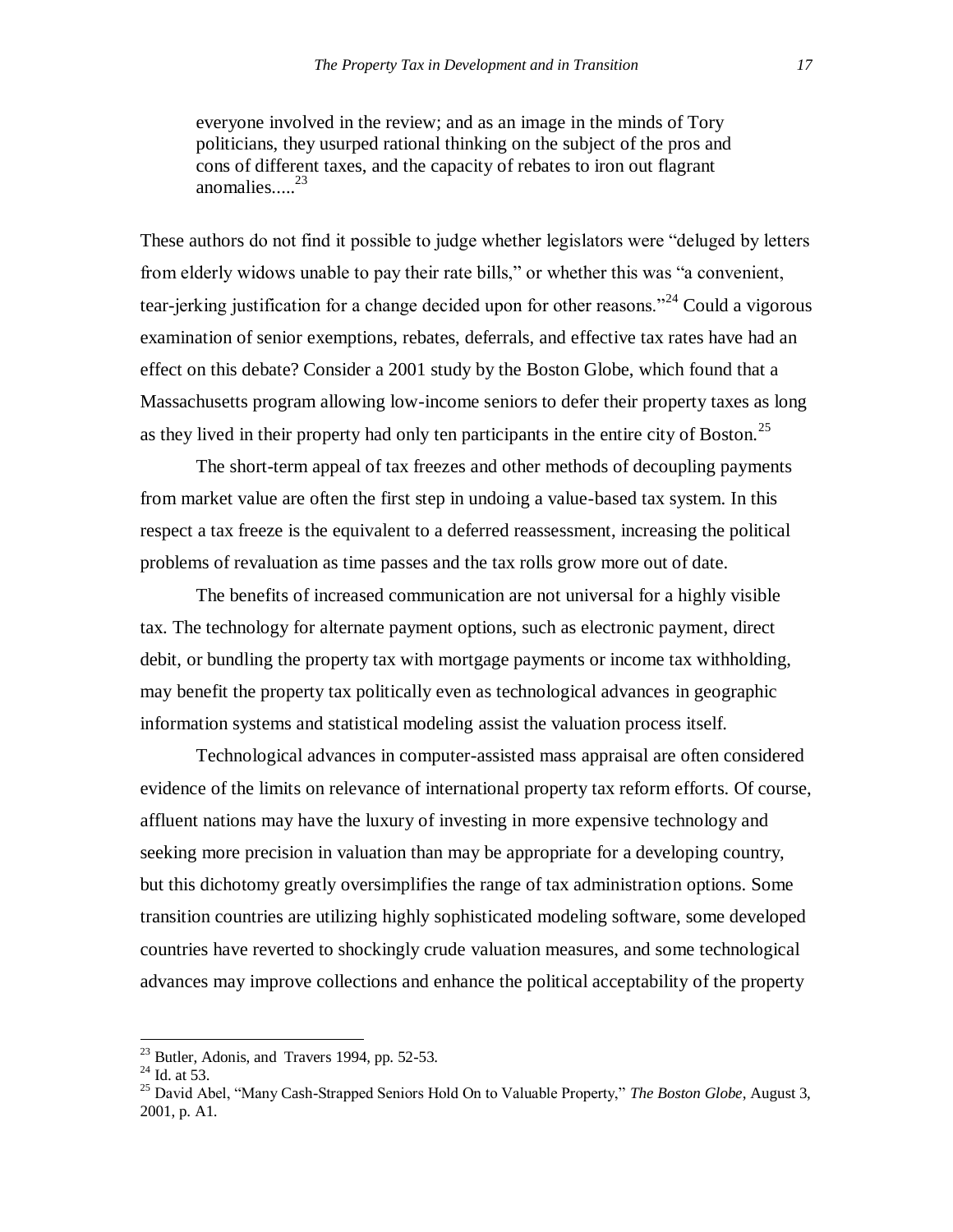tax in developing nations. Pat Doherty's comments on the need for the tax to "feel fair" are relevant in all these contexts.

#### **Conclusion**

Within the specific confines of real property taxation, transition is a fact of life. For policymakers, analysts, and tax administrators, this is the burden of a highly visible tax often associated with an accessible level of local government. The corresponding benefit lies in the continual opportunity to effect improvement in a tax that is never completely stable. Perhaps another benefit can be found in the kaleidoscopic array of changing valuation, assessment, and administrative provisions that transit across property tax systems worldwide. Useful as the distinction between developing, developed, and transition economies can be, it can disguise the significant common issues they face in achieving equitable, efficient, and politically acceptable forms of property taxation. The United Kingdom and the nations whose British heritage included strong local property tax systems have undergone property tax transitions as dramatic as those in any post-Communist society. At the same time, the difficulties and challenges faced by central and eastern European nations seeking to institute value-based tax systems are familiar to policymakers in developing and developed economies alike. Fortunately, the property tax transitions include examples of enormous improvement and political will as well as the inevitable cases of decline and desuetude. The universality of transition provides a basis for fruitful application of these lessons.

#### **References:**

- Bailey, S. J., and R. Paddington, eds. (1988). *The Reform of Local Government Finance in Britain*. London: Routledge.
- Bonbright, James C. (1937), *The Valuation of Property*. New York: McGraw-Hill, Vol. 1.
- Butler, David, Andrew Adonis, Tony Travers (1994), *Failure in British Government: The Politics of the Poll Tax*, Oxford: Oxford University Press.